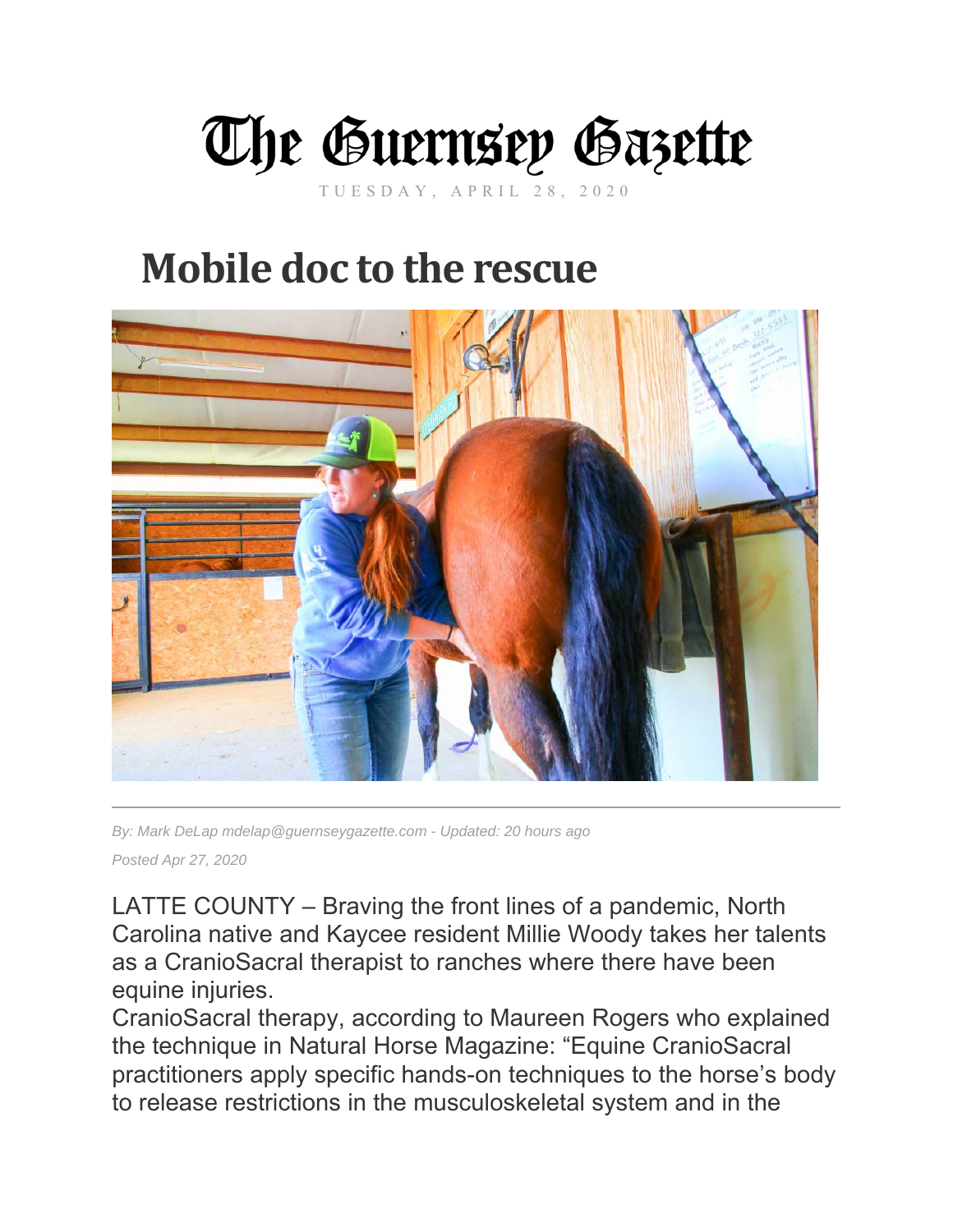fascia, a tissue that weaves the whole body together like a spider web. CranioSacral is an energy-based therapy using light contact like acupressure. There is no physical manipulation to the bones and tissues. While specific attention is given to the cranium, spine and sacrum, treatment is not limited to these areas due to the way the body is connected."

Millie was recently doing therapy on a show horse that fell on the ice and had a severe hematoma on her left inner leg.

"What I am doing here is CranioSacral therapy with some Myofascial Release," Millie said. "So basically, we are trying to get this hematoma where she injured herself to disperse with stimulation."

Myofascial Release, according to the Myofacial Release Treatment Centers is a safe and very effective hands-on technique that involves applying gentle sustained pressure into the Myofascial connective tissue restrictions to eliminate pain and restore motion. This essential "time element" has to do with the viscous flow and the piezoelectric phenomenon: a low load (gentle pressure) applied slowly will allow a viscoelastic medium (fascia) to elongate." The injury originally left a basketball-sized hematoma, and with a

few months of treatment, Millie had it down to nearly normal. The procedure takes time and focuses on reducing the animal's pain level as well as the swelling.

"It's a mixture of things," Millie stated. "I do acupressure, I do some myofascial release massage, and there is also some energy work involved where you are just stimulating that area for the horse and asking it to increase it's healing there."

When stimulating the area, she said that you will go as deep as the animal allows you to go and do as much as you can each time.

"It's all a light touch massage," she said. "It's mainly just feel as to what you go by and when you get to a point where you are not feeling any release or anything happening and that's when you know that you stop because she's letting you know, she's had enough."

Millie went to school to learn her craft and learned basic body work in North Carolina with Perfect Animal Health in Mount Pilot and the